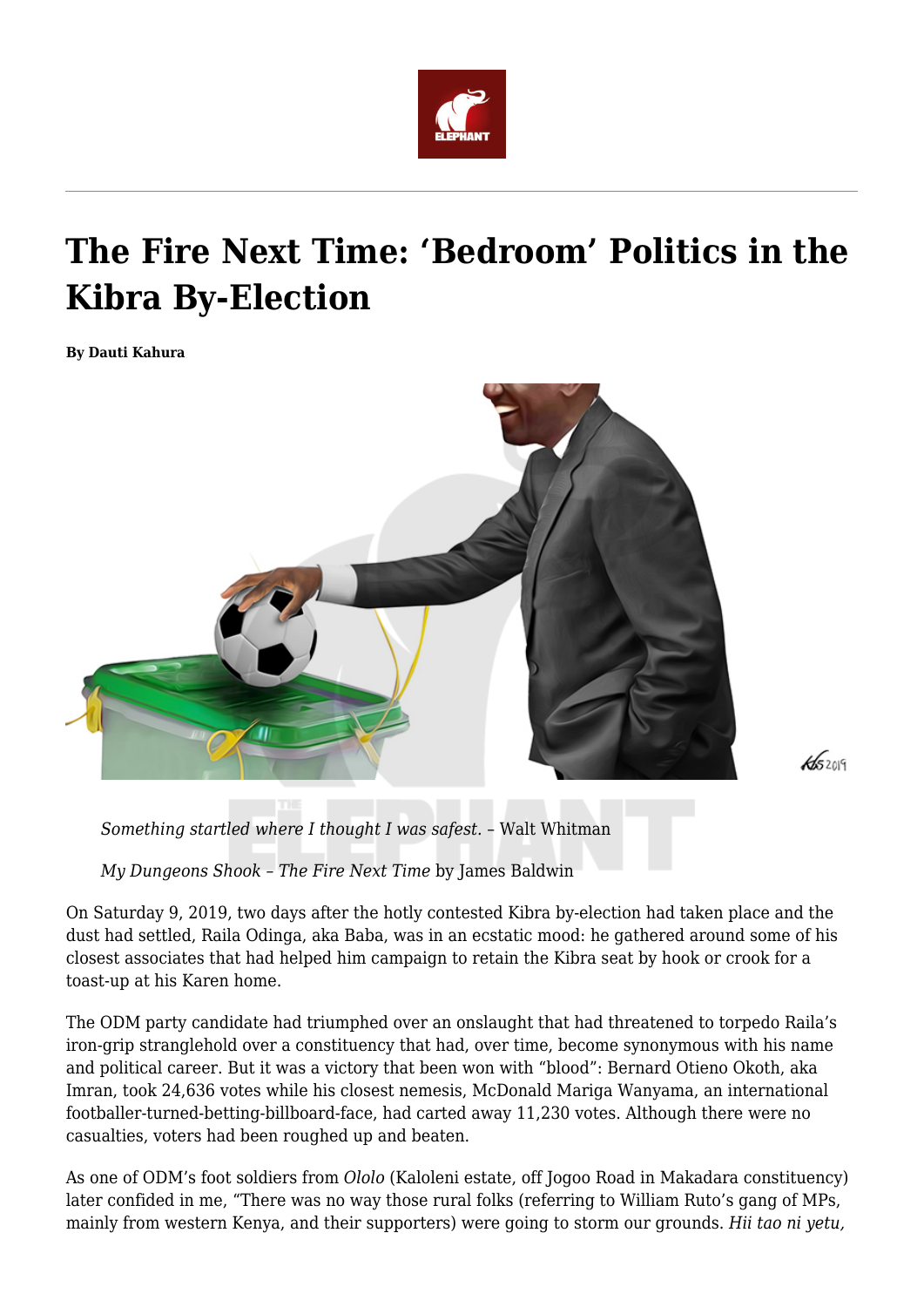*tumekuwa na mzae tangu 90s, na tumepingana vita nyingi sana…hao watu walikuwa wanacheza na nare.*" This is our turf and we've been with Raila ever since the 90s, and we've fought many bloody wars, those people were stoking a war and playing with fire.

As a diehard supporter of Raila Odinga, the stocky foot soldier, now in his late 30s (he is a former bantamweight boxer)m said he had not slept for three consecutive days: *"Kibra ni bedroom ya mbuyu na wewe unaleta mbulu pale…utatembea buda."* Kibra is the old man's bedroom and you want to desecrate it…you'll pay for it.

He said in those three days, all the foot soldiers' work was to screen all "foreigners" entering Kibra. This was evident to me because I had also been forewarned by my minders that I should now be extremely careful when going to Kibra for my journalistic work.

And that is all that mattered. The rest of other 22 contestants were neither here nor there, including ANC's Eliud Owalo, a one-time Raila's confidante who collected 5,275 votes.

According to IEBC (Independent Electoral and Boundaries Commission)'s 2017 figures, Kibra has 118,658 registered voters and 24 polling stations. In the just-concluded by-election, a paltry 41,984 people voted, constituting 35 per cent of the electorate. In the 2017 presidential election, 18,000 people voted for Uhuru Kenyatta, the Jubilee Party's presidential candidate. The Jubilee Party candidate Doreen Wasike got 12,000 votes. The 6,000 extra votes that increased Uhuru's number to 18,000 came from the Nubian community resident in Kibra.

As Raila and his friends were sipping champagne on a sunny Saturday afternoon, Ruto was gnashing his teeth, furious to the point where he refused to meet with the buddies he had campaigned with, according to media reports. However, his chief noisemaker, the rabblerouser Dennis Itumbi, denied that his boss was in a foul mood after the by-election.

Kibra constituency, formerly part of Langata constituency, has been a hotbed of political contests ever since Raila opted to stand in the constituency in 1992, the year the country returned to multiparty politics. Two years before that, in 1990, Raila, who had been exiled in Norway, had come back to Kenya to be part of the "Young Turks" who agitated and pushed for political reforms. He had stood in what was then known as Kibera constituency in the first multiparty general election and from then on Kibera became his enclave. That is why, in the run-up to the by-election, Raila "privatised" the constituency and called it his bedroom, in a (desperate) effort to rally around his troops to vote for Imran and to affirm to his current biggest political rival, William S Ruto, that Kibra was impenetrable to the latter's political whims.

According to IEBC (Independent Electoral and Boundaries Commission)'s 2017 figures, Kibra has 118,658 registered voters and 24 polling stations. In the just-concluded byelection, a paltry 41,984 people voted, constituting 35 per cent of the electorate.

That is why the Kibra by-election was not so much about the 24 contestants that took part in the race, but was more of a competition between the two biggest political parties, the ruling party Jubilee and ODM, and between Raila Odinga and William Ruto. Imran and Mariga were just pawns in a much bigger and wider plot linked to the 2022 presidential succession political chess game in which the two have staked their ambitions and claim.

Three weeks to the by-election, I met with one of Ruto's bosom buddies who was coordinating the campaign behind the scenes. "If we wrestle the Kibra seat from the *kitendawili* (riddles) man, we'll have completely changed the political map of not only Nairobi County, but of the country," he had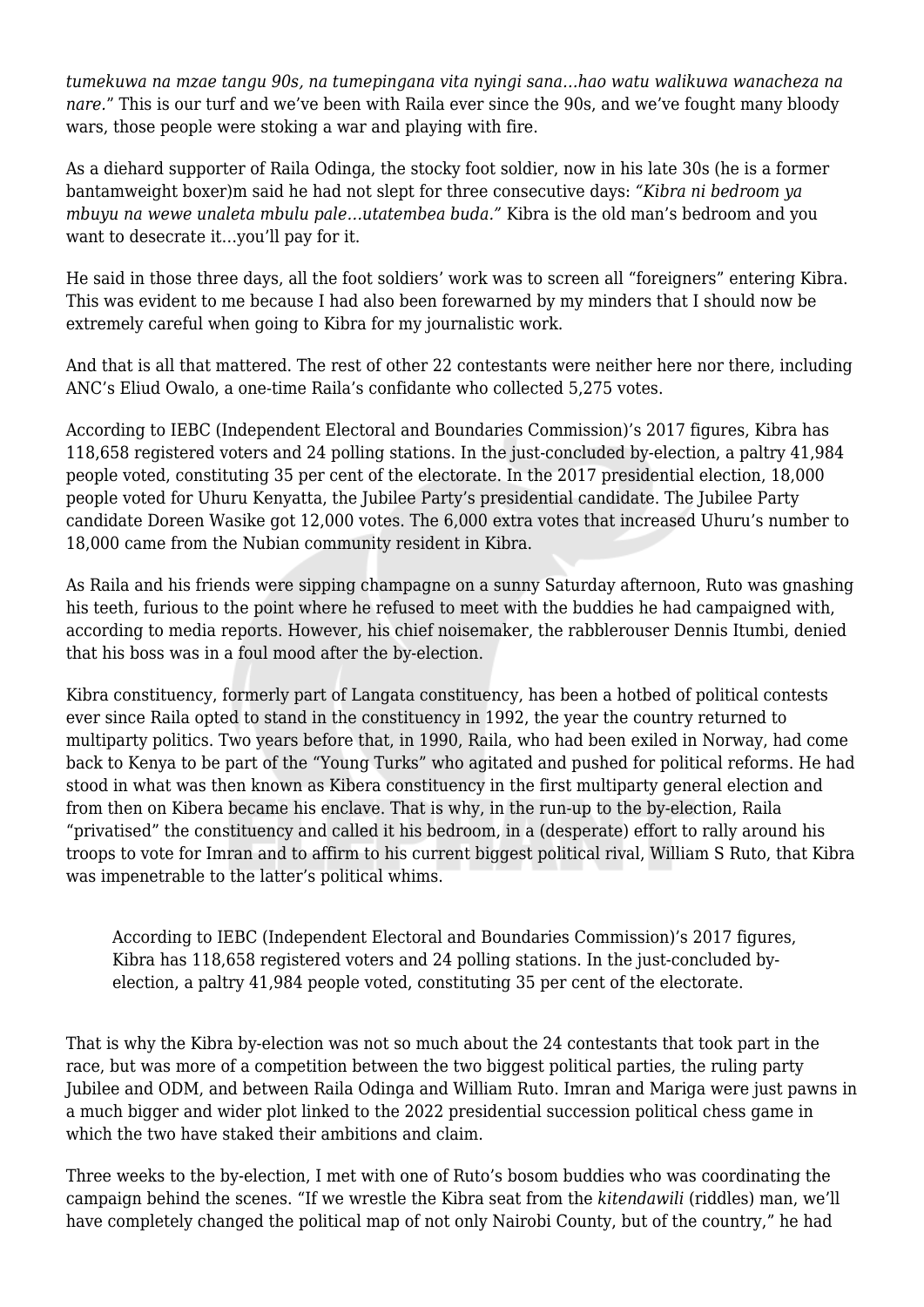said to me. "We will configure national politics and consign Raila to a corner. And then relish to face him in 2022."

The Ruto man told me that in the lead-up to 2022, their chief tactic is to draw Raila into a two-horse race, in which case, "I can assure you, we'll pulverise the enigma [one of the monikers used to describe Raila] once and for all".

It understandable, hence, for Ruto to have taken the defeat personally and Raila to have gloated – but for how long?

In many ways, the by-election was a curtain raiser, a preamble and a showdown of what to expect in 2022, the year Kenyans once again go to the polls to elect a new president. The violence witnessed in Kibra will be multiplied at the national level. The money that was thrown at the electorate in little Kibra will seem like cash for an afternoon picnic as the chief contestants in 2022 open their war chests to woo an even hungrier electorate, ready to settle scores and be manipulated. The shadow line-ups that we saw falling respectively behind the protagonists will be reshaped many times over before 2022.

The by-election was also about the "big boys" (Raila and Ruto) settling scores and about cementing the burial rites of the already dead NASA (National Super Alliance), the fledgling and motley coalition that brought together Raila Odinga, Kalonzo Musyoka, Moses Wetangula, and Musalia Mudavadi. In addition, it was about the extension of the supremacy battles being fought between the Jubilee Party wing of President Uhuru Kenyatta and its rival that is being led by his deputy – in essence, the trooping of colours between *#Kieleweke* group and the *#Tanga Tanga* brigade.

Could this by-election also have signalled the death knell of the Jubilee Party as currently constituted?

## **The Ken Okoth factor**

The by-election was a function of several variables, including what can be referred to as the Ken Okoth factor. Okoth, who died from colon cancer at the age of 41, was the Kibra MP when he succumbed to the killer disease on July 26, 2019.

Okoth was elected in 2013 in the newly created Kibra constituency, which was hived off from the larger Langata constituency to Raila's chagrin. (This is a public secret.) Even though Okoth was elected on an ODM ticket, he was not Raila's first choice. Okoth was an independent-minded politician and a popular and well-liked local boy. Home-grown and well-educated, he understood the problems of the infamous Kibera slum like the back of his hand. He was suave, well-spoken and a terribly likeable man.

When he became the MP, he charted an even more independent path: he decided he was not going to be anybody's protégé. So he cultivated his political friendships across party divisions. As a man who understood the power of education (he was the recipient of a sound education from Starehe Boys' Centre, where he was educated on a full bursary), he invested heavily in education in Kibra. A good secondary education, like he used to say, had saved him from the clutches of poverty.

Okoth built eight secondary schools in Kibra and expanded many of the primary schools to have a secondary school wing. He rightly argued that since many Kibra parents could not afford to take their children to boarding schools, he would lighten their burden by constructing local secondary schools. He also gave out lots of bursaries to parents who struggled with fees. Any pupil who got 350 points or more in his or her KCPE (Kenya Certificate of Primary Education) exam got full bursary to transition to high school.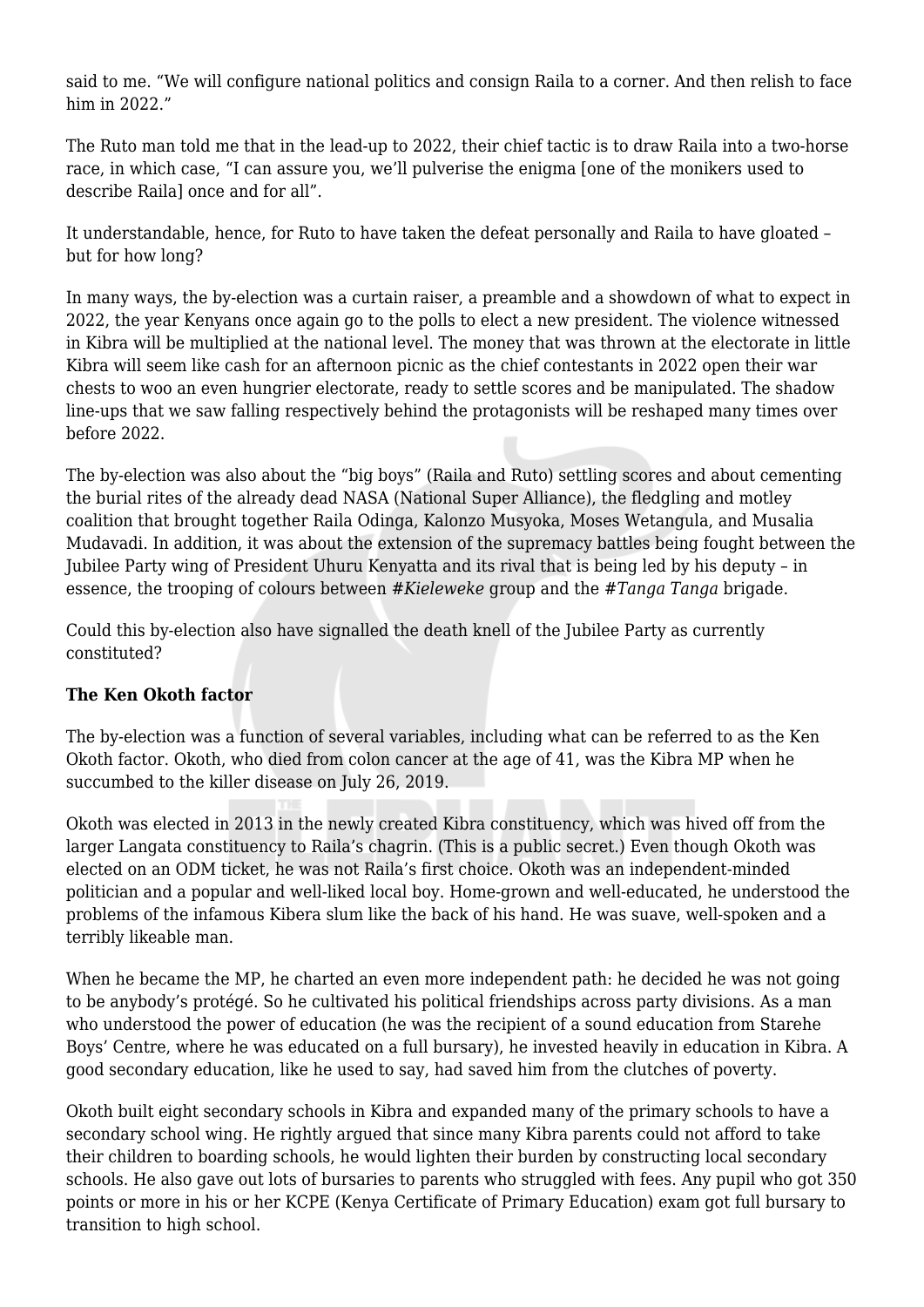Even though Okoth was elected on an ODM ticket, he was not Raila's first choice. Okoth was an independent-minded politician and a popular and well-liked local boy. Homegrown and well-educated, he understood the problems of the infamous Kibera slum like the back of his hand.

Juliet Atellah, a Kibra resident from Gatwekera village in Sarang'ombe and a double maths and statistics major from the University of Nairobi can attest to this. "When Okoth become MP, he told us education was the key to success. He implored us to work hard in school as he also worked hard to ensure Kibra youth interested in education benefitted from a bursary." It is something that Okoth continually preached till his death.

Okoth, also, through his Jubilee Party networks, tapped into the National Youth Service (NYS) resources to create some employment opportunities for the youth of Kibra. This cross-cutting political parties' engagement would land him into trouble with ODM mandarins who accused and suspected him of cavorting with the enemy. "By opting to work with Jubilee Party functionaries, Okoth looked at the bigger picture: what mattered most, according to him, was how best to improve the quality of lives of Kibrans. If the help would come from his presumed 'political antagonists' so be it," said a friend of the late MP.

He relegated the work of managing the bursaries through the Constituency Development Fund (CDF) to his brother Imran. Little wonder then that his brother clinched the ODM ticket, but not without loud grievances. According to my sources within the ODM party, Peter Orero (popularly known as mwalimu), the Principal of Dagoretti High School, and also the former principal of Upper Hill High School, had won the ticket, but to stem the fallout that was going to befall the party as it faced its greatest onslaught from Ruto, a man who was staking his all to capture the seat, Raila opted to hand the ticket to the former CDF manager.

## **Disgruntled followers**

Kibra constituency residents are some of the most politically "woke" electorate that this country has ever produced. Their political consciousness is high and battle-hardened from their brutal fights with the Kanu regime in the 1990s. The people of Kibra know their politics well. This is courtesy of Raila Odinga, who for a long time championed the political struggle for equity and social justice in the country. As their MP, Raila encouraged Kibra voters to fight for their rights and to demand no less than his rightful representation.

But the burden of the "handshake" between Raila and Uhuru Kenyatta had reared its ugly head and it was evident that Raila struggled when campaigning in his former constituency. "With the handshake, Raila commercialised the struggle," said a politician who has known him since the multiparty struggles of the 90s. "The handshake had confused his base, angering many and disillusioning a great deal of people who had stood with him all the way. Until, the death of Okoth, Raila had not stepped in Kibra to explain the handshake. Instead, when he shook Uhuru's hand, he headed to Kondele in Kisumu to appease his other equally fanatical base, 300 kilometres away."

The politician said that Kibra people have yet to enjoy the handshake's dividends. "Many of the youths who were shot at by police when defending Raila were from Kibra, yet the handshake projects have all been taken to Kisumu. Although the Kibra electorate is still fanatically loyal to Raila, they were also passing a subtle message to him – it about time you re-evaluated your politics with us."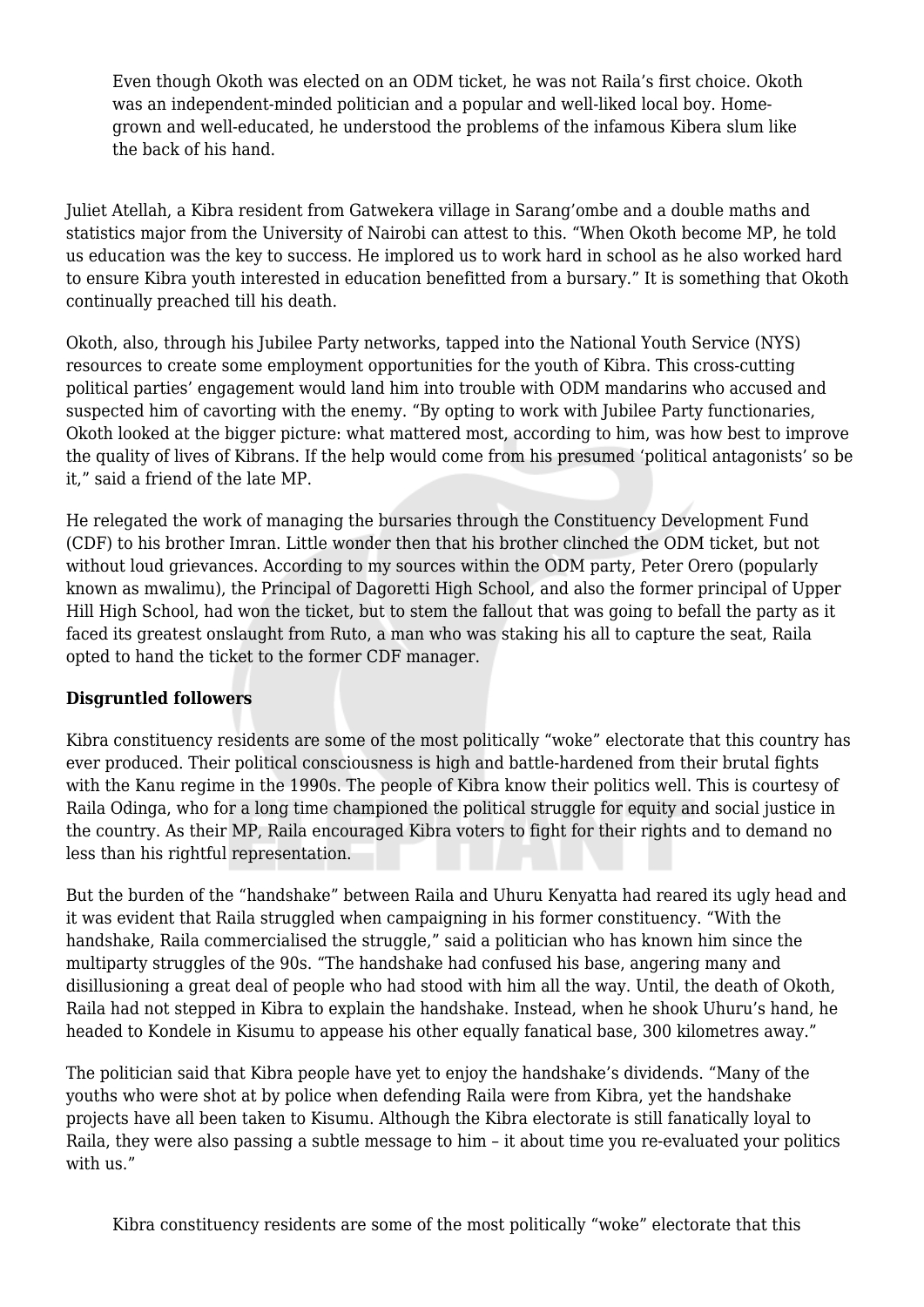country has ever produced. Their political consciousness is high and battle-hardened from their brutal fights with the Kanu regime in the 1990s.

Hence, it was not lost to keen observers that for the first time since Raila began campaigning in Kibra in 1992, he had been forced to solicit for votes beyond Kamukunji in Sarang'ombe ward. "For the first time," said a resident of Sarang'ombe, "Raila had been forced to campaign in Bukhungu in Makina, Laini Saba, and Joseph Kange'the in Woodley." As the area MP, Raila would campaign only in Kamukunji grounds and with that he would seal his victory and close that chapter. The rest of the voters would fall in place.

Sarang'ombe ward has the largest number of voters, largely comprising Luos and Luhyas. The Luos are concentrated in Kisumu Ndogo village, while the Luhyas are to be found in Soweto and Bombolulu villages. There are about 6,000 registered Luhya voters in both the villages, while there could be about 20,000 Luos in Kisumu Ndogo. The other large concentrations of Luhyas are located in Lindi and Makina. Hence the reason why Raila went to campaign in Makina. He also campaigned in Woodley on Joseph Kange'the Road, because it has a large population of Kikuyu voters.

## **New alliances and 2022 politics**

If campaigning on "virgin" territory was not too much of a stretch, Raila had to enlist the support of seven governors: Alfred Mutua of Machakos, Ann Mumbi Kamotho (previously known as Ann Waiguru) of Kirinyaga, Charity Ngilu of Kitui, Kivutha Kibwana of Makueni, James Ongwae of Kisii, John Nyagarama of Nyamira and Wycliffe Oparanya of Kakamega. "Ruto with his loads of money was piling pressure on Raila and he wasn't going to take any chances," explained one of Raila's associates.

So, on October 30, 2019, nominated MP Maina Kamanda, Kigumo MP, Ruth Mwaniki and David Murathe (President Uhuru Kenyatta's hatchet man) met with Raila to ostensibly pledge the Kikuyu electorate's and President Uhuru's support for the ODM candidate Bernard Otieno Okoth aka Imran. At the meeting, Mwaniki hinted that McDonald Mariga Wanyama, the Jubilee Party candidate, had been forced on the party leadership and President Uhuru: "I don't know why some leaders [referring to Deputy President William Ruto] in Jubilee dragged Mariga into the race."

In the spirit of the handshake, Kamanda said he would rally the Kikuyu voter to throw his lot with Imran: "When you see me here, know that President Uhuru Kenyatta is here."

On the previous day, the former Starehe MP had told the Kikuyus in Kibra, "On November 7, please come out in large numbers to vote for Imran. Imran's victory will be a big win for the unity of this country." He was referring to the now mercurial political handshake that President Uhuru and Raila cemented on March 9, 2018. The handshake between the two bitterest rivals gave birth to the Building the Bridges Initiative (BBI). The acronym has been baptised many things, the latest one being *Beba Baba Ikulu.* Take Raila to State House*.*

On that same day (October 30), Raila had separately met with Kikuyu and Kisii opinion shapers from Kibra at his office in Upper Hill, before descending to Kibra again in the evening, three days after he had held a rally there on October 27, a Sunday. This same day, as Raila met with the respective community leaders, he confided in a mutual friend who he had lunch with at Nairobi Club that Ruto was breathing down his neck, and giving him a run for his money in his erstwhile constituency that he had represented for a quarter of a century.

During the time that Raila stood in Kibra, the Luhya community had also stood with him. They voted for him to the last man, "but when Okoth died, the Luhya nationalists in Kibra and elsewhere